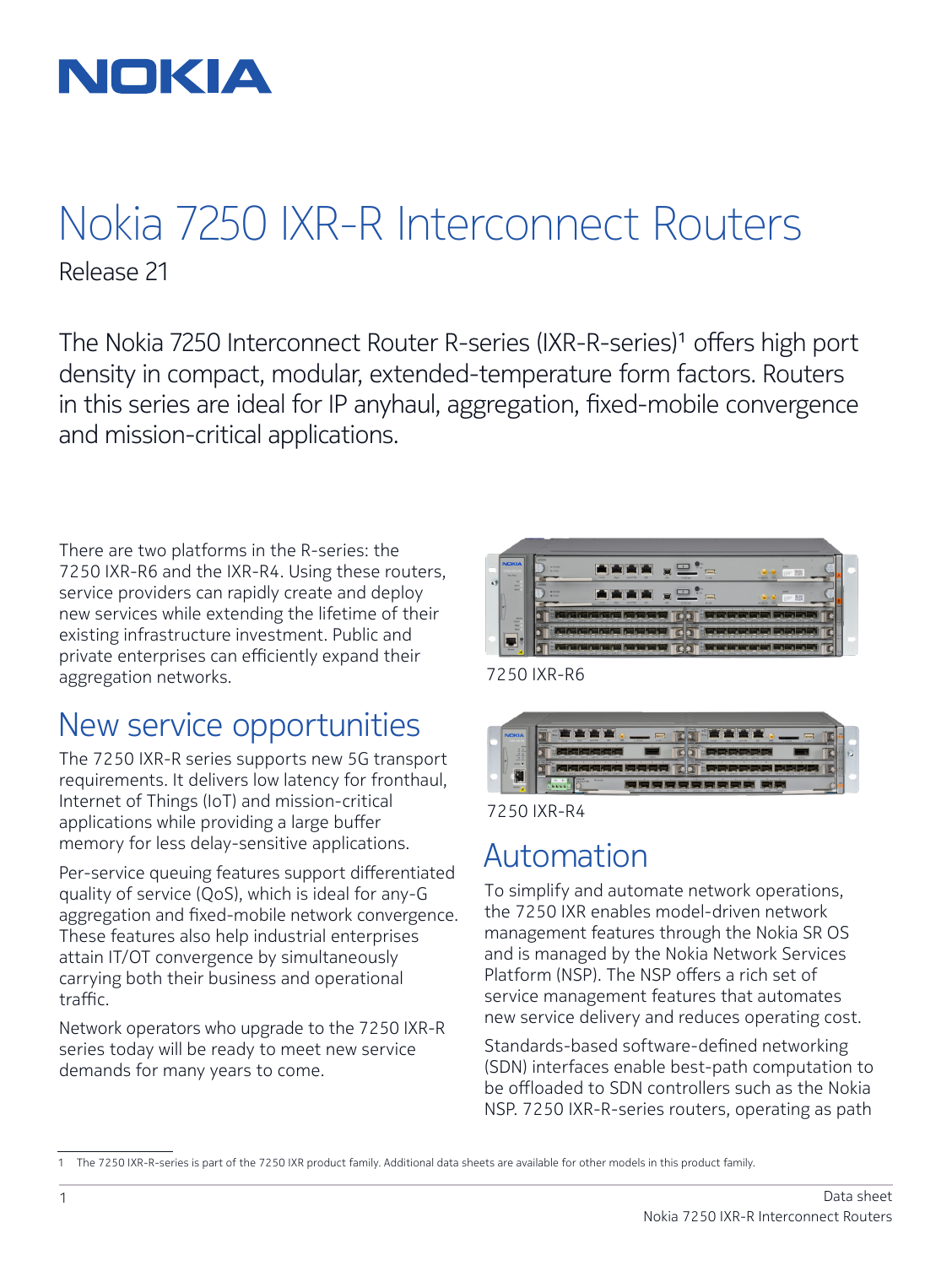

computation clients (PCCs), collect and report per-link and per-service delay, jitter and loss metrics together with port utilization levels, for efficient path computation by a path computation element (PCE) function in the SDN controller.

## Network longevity

The modular architecture used by routers in the 7250 IXR-R series supports a variety of deployment options. High-density 1GE/10GE/25GE/40GE/100GE media-dependent adapter (MDA) cards accommodate future growth. CFP2 DCO optics provide high bandwidth over extended distances, lowering the total cost of operations. Legacy interface cards support transport over existing TDM interfaces and allow for seamless migration to a next-generation IP/MPLS infrastructure.

Side-to-side airflow with a fan filter and redundant fans increases system lifetime and reduces maintenance costs. Side-to-side airflow also guarantees compatibility with 300 mm ETSI-compliant cabinets. This capability is typically not available with front-to-back cooled systems.

## High performance

The 7250 IXR-R series offers industry-leading control-plane performance using a multi-tasking, multi-priority operating system to take full advantage of multi-core processors combined with symmetrical multiprocessing (SMP). Network operators benefit from faster convergence times and powerful operations, administration and maintenance (OAM) and security features.

## Accurate timing

The 7250 IXR-R series provides precise timing and accurate synchronization to meet the stringent requirements of 4G/5G mobile base stations and other networks. It improves timing accuracy over packet networks by combining built-in architectural features with Global Navigation Satellite System (GNSS) capabilities, ITU-T Synchronous Ethernet (SyncE) and the Nokia Bell Labs IEEE 1588v2 algorithm. Powerful QoS mechanisms deliver bestin-class performance by minimizing the delay and delay variation experienced by packet synchronization technologies. Port-based timestamping delivers consistently accurate IEEE 1588v2 performance.

### Reliable service delivery

Granular, in-depth and scalable per-service monitoring offers visibility into packet flows. The 7250 IXR-R series provides comprehensive reporting on key performance indicators such as packet discard and forward counters. These capabilities improve reliability and help service providers fulfil service-level guarantees. Industry, enterprise and public sector operators can ensure that their critical operations traffic is receiving the required treatment.

The 7250 IXR-R series provides excellent protection against link or equipment failures through control and datapath redundancy options. It quickly reroutes traffic and re-converges networks using a robust set of dynamic routing and recovery capabilities. Superior network resiliency reduces network downtime and improves the overall productivity of network operations. With a highly resilient network, network operators can reduce operating costs, improve end-user satisfaction and offer higher-value SLAs.

### For harsh environments

The 7250 IXR-R series, with its extended temperature range, mechanical hardening and robust EMC design, meets the IEEE 1613, IEC 61850-3 and EN 50121-4 standards for power substation and railway environments.

### Software features

The 7250 IXR-R series supports, but is not limited to, the following features.

#### **Services**

- Point-to-point Ethernet pseudowires/virtual leased line (VLL)
- Ethernet Virtual Private Network (EVPN)
	- Virtual Private Wire Service (EVPN-VPWS)
	- Virtual Private LAN Services (EVPN-VPLS): IPv4 and IPv6 support, including Virtual Router Redundancy Protocol (VRRP)
	- Multihoming with single active or active/active modes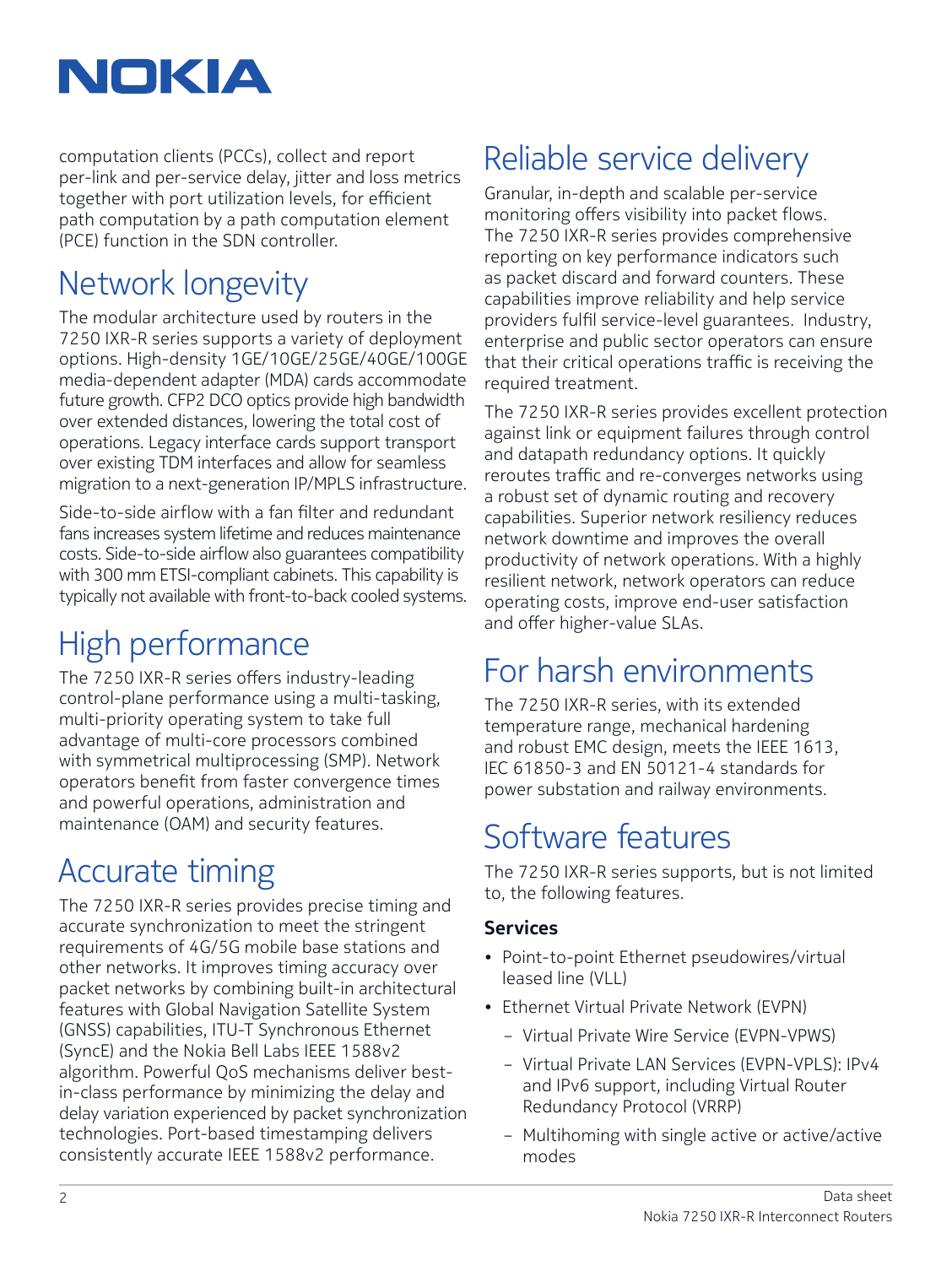# NOKIA

- Multipoint Ethernet VPN services with VPLS based on Targeted Label Distribution Protocol (T-LDP) and Border Gateway Protocol (BGP)
- Routed VPLS with Internet Enhanced Services (IES)/IP-VPN IPv4 and IPv6
- Ingress and egress VLAN manipulation for L2 services
- IP VPN Virtual Private Routed Network (VPRN), Inter-Autonomous System (Inter-AS) Option A, B and C
- IPv6 VPN Provider Edge (6VPE)

#### **Network protocols**

- Segment routing
	- Intermediate System-to-Intermediate System (SR-ISIS) and Open Shortest Path First (SR-OSPF)
	- Traffic engineering (SR-TE) IPv4, IPv6
- MPLS label edge router (LER) and label switching router (LSR) functions
	- LDP
	- Resource Reservation Protocol with traffic engineering (RSVP-TE)
- BGP Labeled Unicast (LU) (RFC 3107) route tunnels
- IP routing
	- Dual-stack Interior Gateway Protocol (IGP)
	- Multi-topology, multi-instance IS-IS
	- Multi-instance OSPF
	- Multiprotocol BGP (MP-BGP)
	- BGP-LU support in edge, area border router (ABR) and autonomous system boundary router (ASBR) roles
	- Usage-triggered download of BGP label routes to Label - Forwarding Information Base (L-FIB)
	- Accumulated IGP (AIGP) metric for BGP
	- BGP monitoring protocol (BMP)
	- BGP route-reflector for EVPN and IP-VPN with VPNv4 and VPNv6 address families (AFs)
	- BGP confederations
	- IGP and BGP shortcuts
- Layer 3 Multicast base routing
	- Internet Group Management Protocol (IGMP)
	- Protocol Independent Multicast Sparse Mode (PIM-SM), Source Specific Multicast (SSM)
- Multicast Listener Discovery (MLD)
- Layer 3 Multicast VPRN
	- Next-generation multicast VPNs (NG-MVPN)
	- SSM with multicast LDPv4 (mLDPv4)
	- IGMP/MLD
	- IGMP/MLD on Routed VPLS Interface
- Layer 2 Multicast
	- IGMP/MLD snooping

#### **SDN**

- SR-TE LSPs, RSVP-TE LSPs
	- PCC initialized, PCC controlled
	- PCC initialized, PCE computed
	- PCC initialized, PCE controlled
- SR-TE LSPs: PCE initialized, PCE controlled
- Topology discovery: BGP-Link State (BGP-LS) IPv4 and IPv6
- Telemetry: streaming interface statistics, service delay and jitter metrics
- Netflow/cflowd

#### **Load balancing and resiliency**

- IEEE 802.3.ad Link Aggregation Group (LAG) and multi-chassis (MC) LAG
- Pseudowire and LSP redundancy
- Control plane high availability (HA)
- BGP Edge and Core Prefix Independent Convergence (BGP PIC)
- HA routing and forwarding (7250 IXR-R6)
- Fast reroute:
	- LDP with loop-free alternate (LFA) and remote loop-free alternate (rLFA) policies
	- RSVP-TE
	- Segment routing with rLFA and topologyindependent LFA policies
- IP and MPLS load balancing by equal-cost multipath (ECMP)
- Weighted LAG hash
- VRRP
- Ethernet Ring Protection Switching ITU-T G.8032v2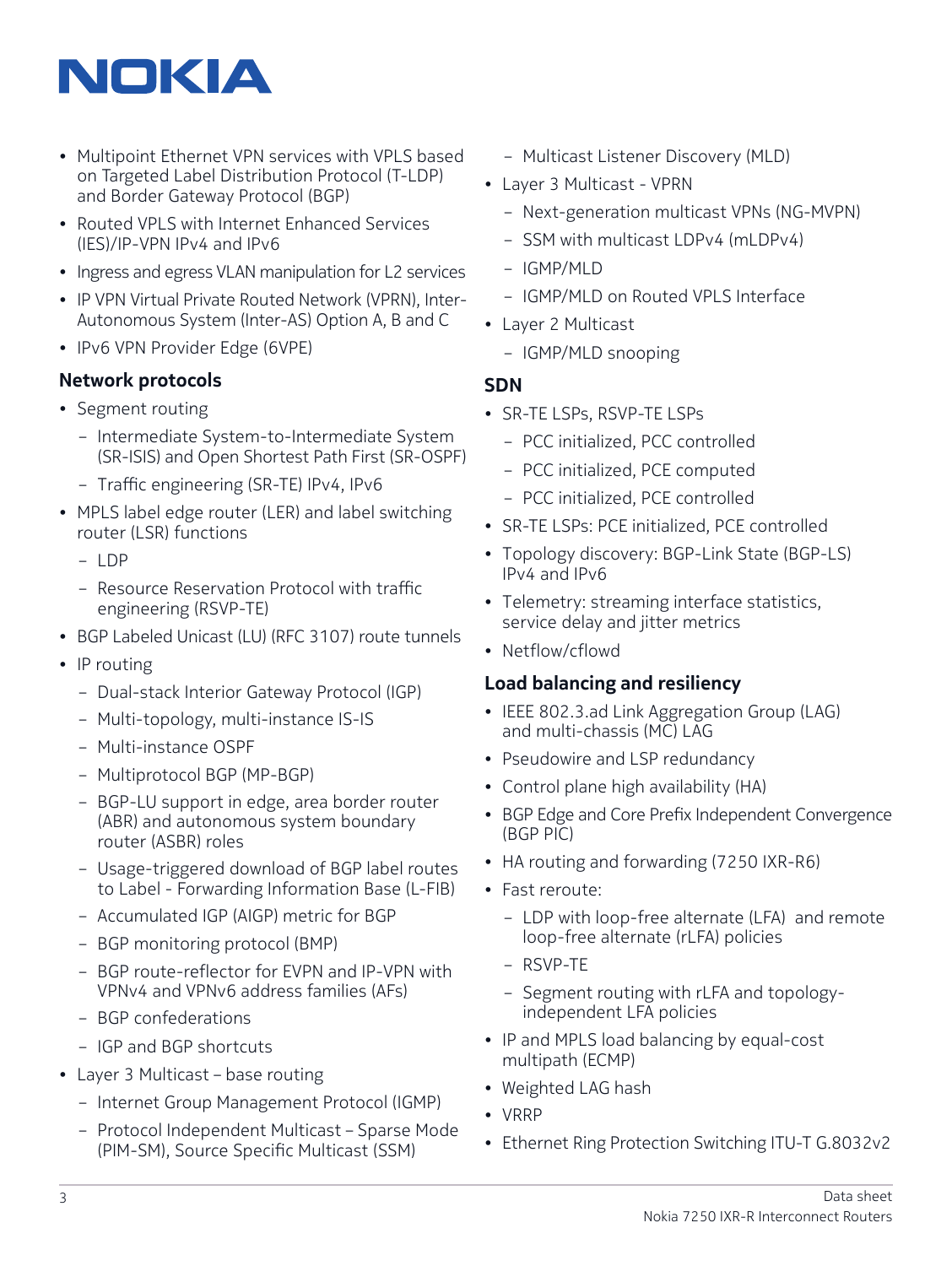# NOKIA

- Configurable polynomial and hash seed shift
- Entropy label (RFC-6790)
- In-service software upgrade (ISSU) (7250 IXR-R6)

#### **Platform**

- Ethernet IEEE 802.1Q (VLAN) and 802.1ad (QinQ) with 9k jumbo frames
- Detailed forwarded and discarded counters for service access points (SAPs) and network interfaces in addition to port-based statistics
- High-scale, per-Virtual Output Queue (VoQ) packet and byte counters (7250 IXR-R6)
- High-scale, per-policer, detailed counters on a per-state basis
- VLAN range-based SAPs
- Dynamic Host Configuration Protocol (DHCP) server for IPv4 IES, VPNv4
- DHCP relay, IPv4 and IPv6, IES, IP-VPN, EVPN-VPLS
- Accounting records

#### **QoS and traffic management**

- Hierarchical QoS (H-QoS)
	- Hierarchical egress schedulers and shapers per forwarding class, SAP, network interface, port, or LAG
	- Port sub-rate
- Intelligent packet classification, including media access control (MAC), IPv4, IPv6 match-criteriabased classification
- Granular rate enforcement with up to 32 policers per SAP/VLAN including broadcast, unicast, multicast and unknown policers
- Hierarchical policing for aggregate rate enforcement
- Strict priority, weighted fair queuing schedulers
- Congestion management via weighted random early discard (WRED)
- Egress marking or re-marking

#### **System management**

- Simple Network Management Protocol (SNMP)
- Model-driven (MD) management interfaces
	- NETCONF
- MD CLI
- Remote Procedure Call (gRPC)
- Comprehensive management with Nokia NSP

#### **Operations, administration and maintenance**

- IEEE 802.1ag, ITU-T Y.1731: Ethernet Connectivity Fault Management (CFM) for both fault detection and performance monitoring, including delay, jitter, and loss tests
- Ethernet bandwidth notification (ETH-BN) with egress rate adjustment
- IEEE 802.3ah: Ethernet in the First Mile (EFM)
- Bidirectional Forwarding Detection (BFD) IPv4, IPv6
- Micro-BFD per member link
- Two-Way Active Measurement Protocol (TWAMP), TWAMP Light
- A full suite of MPLS OAM tools, including LSP and virtual circuit connectivity verification (VCCV) ping
- Service assurance agent
- Mirroring with slicing support
	- Port
	- VLAN
	- Filter output: MAC, IPv4/IPv6 filters
	- Local/remote
- Port and VLAN loopback with MAC-swap
- Configuration rollback
- Zero Touch Provisioning (ZTP) capable

#### **Security**

- Remote Authentication Dial-In User Service (RADIUS), Terminal Access Controller Access Control System Plus (TACACS+), and comprehensive controlplane protection capabilities
- MAC-, IPv4- and IPv6-based access control lists and criteria-based classifiers
- Per-port MAC security (MACsec)<sup>2</sup>
- IP security (IPsec)<sup>2</sup>
- Network address translation (NAT)<sup>3</sup>
- Firewall<sup>3</sup>
- Secure Shell (SSH)

<sup>2</sup> Future software deliverable

<sup>3</sup> Future software deliverable on the 7250 IXR-R6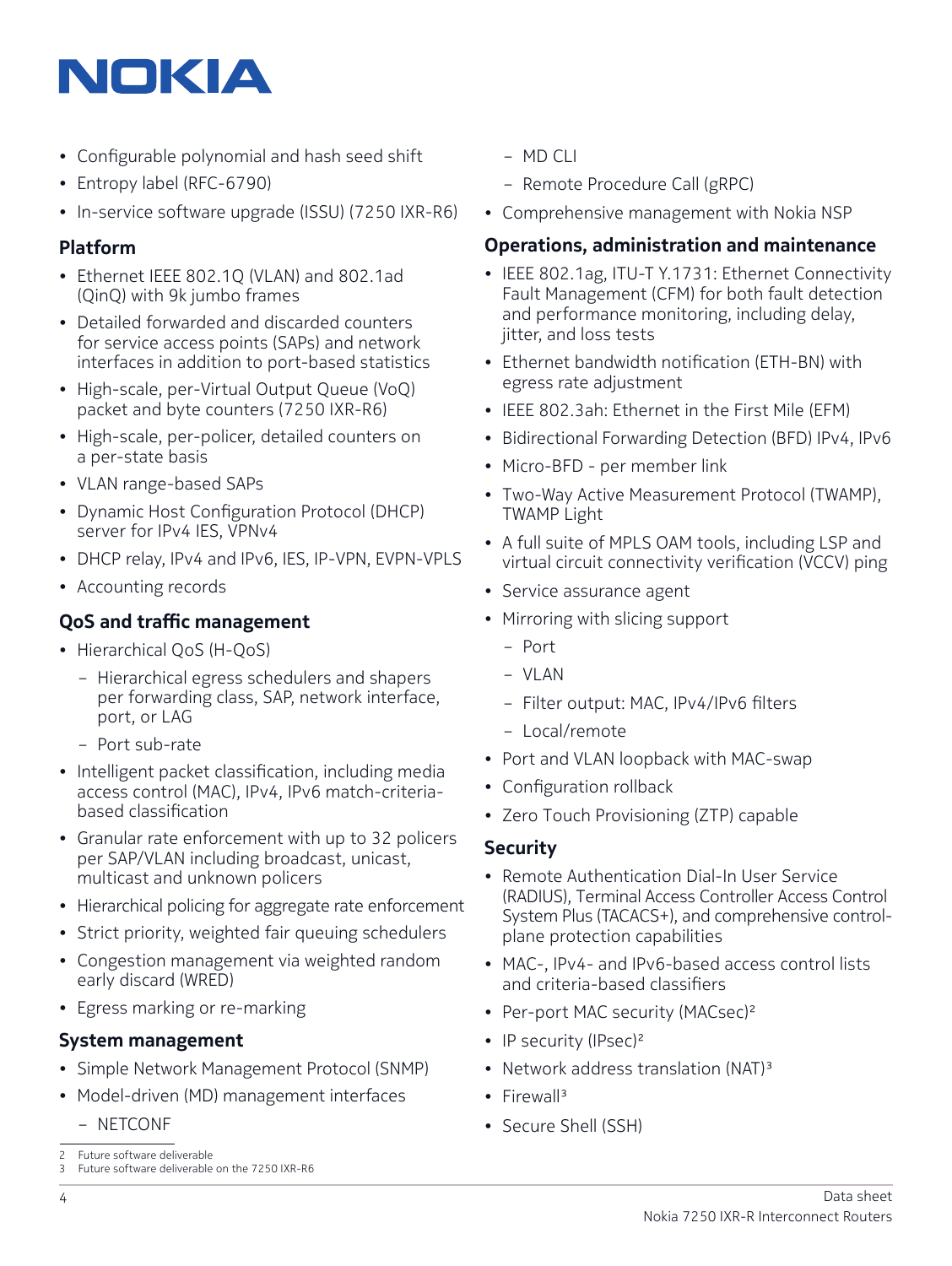

# Technical specifications

#### Table 1. 7250 IXR-R series specifications

| <b>Feature</b>                                     | <b>7250 IXR-R6</b>                                                                                                                                                                                                                                                                                                                                                                                                                                                                                                                                                                                         | <b>7250 IXR-R4</b>                                                                                                                                                                                                                                                                                                    |
|----------------------------------------------------|------------------------------------------------------------------------------------------------------------------------------------------------------------------------------------------------------------------------------------------------------------------------------------------------------------------------------------------------------------------------------------------------------------------------------------------------------------------------------------------------------------------------------------------------------------------------------------------------------------|-----------------------------------------------------------------------------------------------------------------------------------------------------------------------------------------------------------------------------------------------------------------------------------------------------------------------|
| System throughput<br>Half duplex (HD) IMIX traffic | 1.6 Tb/s with single or redundant active/standby<br>control-processor input/output modules (CPIOMs)                                                                                                                                                                                                                                                                                                                                                                                                                                                                                                        | 600 Gb/s with single or redundant active/standby<br>control processor modules (CPMs)                                                                                                                                                                                                                                  |
| Card slot throughput                               | 160 Gb/s full duplex (FD) per slot                                                                                                                                                                                                                                                                                                                                                                                                                                                                                                                                                                         | 160 Gb/s FD per slot                                                                                                                                                                                                                                                                                                  |
| Card slots                                         | Six                                                                                                                                                                                                                                                                                                                                                                                                                                                                                                                                                                                                        | Four                                                                                                                                                                                                                                                                                                                  |
| Service interfaces                                 | None                                                                                                                                                                                                                                                                                                                                                                                                                                                                                                                                                                                                       | • 2 x SFP+/SFP 10GE<br>• 10 x SFP 100/1000 Mb/s (on the IOM card)                                                                                                                                                                                                                                                     |
| Control interfaces <sup>4</sup>                    | • Console, management, SyncE/1588, BITS,<br>Bluetooth, USB, GNSS in, 1PPS out, Optical<br>Management Connection (OMC), SD slot                                                                                                                                                                                                                                                                                                                                                                                                                                                                             | • Console, management, SyncE/1588, BITS, USB,<br>1PPS out, SD slot                                                                                                                                                                                                                                                    |
| Timing and synchronization                         | • Includes Stratum 3E oscillator<br>• ITU-T SyncE<br>• IEEE 1588v2<br>- Grandmaster clock (GMC), master clock (MC),<br>boundary clock (BC), slave clock (SC)<br>- Profiles: IEEE 1588v2 default, ITU-T G.8265.1,<br>G.8275.1, G.8275.2 with PTS and APTS<br>- UDP/IPv4 and Ethernet encapsulations<br>• Nokia Bell Labs IEEE 1588v2 algorithm<br>• ITU-T G.8273.2 Class B <sup>5</sup><br>• RFC 5905 Network Time Protocol (NTP)<br>• Building Integrated Timing Supply (BITS) port<br>(T1, E1, 2M) and pulse-per-second (1PPS) timing<br>• Integrated, redundant GNSS receivers<br>• Support for GNSS SFP | • Includes Stratum 3E oscillator<br>• ITU-T SyncE<br>• IEEE 1588v2<br>- MC, BC, SC<br>- Profiles: IEEE 1588v2 default, G.8265.1, G.8275.1<br>- UDP/IPv4 and Ethernet encapsulations<br>• Nokia Bell Labs IEEE 1588v2 algorithm<br>$\bullet$ NTP<br>• BITS port (T1, E1, 2M) and 1PPS timing<br>• Support for GNSS SFP |
| Common connectors/indicators<br>(on the fan tray)  | • Alarm input/output <sup>6</sup><br>• Alarm cutoff/lamp test (ACO/LT) button<br>• Power status (A & B), fan and alarm LEDs                                                                                                                                                                                                                                                                                                                                                                                                                                                                                | • Alarm input/output<br>• Alarm cutoff/lamp test (ACO/LT) button<br>• Power status (A & B), fan and alarm LEDs                                                                                                                                                                                                        |
| Memory buffer size                                 | 8 GB                                                                                                                                                                                                                                                                                                                                                                                                                                                                                                                                                                                                       | 3 GB                                                                                                                                                                                                                                                                                                                  |
| Enhanced statistics collection                     | Full-scale                                                                                                                                                                                                                                                                                                                                                                                                                                                                                                                                                                                                 | Standard                                                                                                                                                                                                                                                                                                              |
| Common equipment redundancy                        | Control, switch, power feeds, cooling fans                                                                                                                                                                                                                                                                                                                                                                                                                                                                                                                                                                 | Control, power feeds, cooling fans                                                                                                                                                                                                                                                                                    |
| Dimensions                                         | • Height: 3RU, 13.3 cm (5.25 in)<br>• Width: 44.5 cm (17.5 in)<br>• Depth: 26.5 cm (10.4 in)<br>• Rack-mountable in a 48.2-cm rack, 30-cm depth<br>(standard 19-in equipment rack, 12-in depth)                                                                                                                                                                                                                                                                                                                                                                                                            | • Height: 2RU, 8.9 cm (3.5 in)<br>• Width: 44.5 cm (17.5 in)<br>• Depth: 26.5 cm (10.4 in)<br>• Rack-mountable in a 48.2-cm rack, 30-cm depth<br>(standard 19-in equipment rack, 12-in depth)                                                                                                                         |
| Power                                              | • DC input (two feeds, rated): -48 V DC/-60 V DC<br>• AC power solutions available:<br>100 V AC to 240 V AC, 50 Hz/60 Hz                                                                                                                                                                                                                                                                                                                                                                                                                                                                                   | • DC input (two feeds, rated): -48 V DC/-60 V DC<br>• AC power solutions available:<br>100 V AC to 240 V AC, 50 Hz/60 Hz                                                                                                                                                                                              |
| Cooling                                            | • One tray of six ultra-quiet fans with redundancy<br>• Safety electronic breaks on removal<br>• Right-to-left airflow<br>• Front-to-back airflow (optional with add-on<br>ancillaries)<br>• Fan filter                                                                                                                                                                                                                                                                                                                                                                                                    | • One tray of eight ultra-quiet fans with redundancy<br>· Safety electronic breaks on removal<br>• Right-to-left airflow<br>• Front-to-back airflow (optional with add-on<br>ancillaries)<br>• Fan filter                                                                                                             |
| Normal operating temperature range                 | $-40^{\circ}$ C to $+65^{\circ}$ C (-40°F to $+149^{\circ}$ F) sustained                                                                                                                                                                                                                                                                                                                                                                                                                                                                                                                                   | -40°C to +65°C (-40°F to +149°F) sustained                                                                                                                                                                                                                                                                            |
| Shipping and storage temperature                   | $-40^{\circ}$ C to +70 $^{\circ}$ C (-40 $^{\circ}$ F to +158 $^{\circ}$ F)                                                                                                                                                                                                                                                                                                                                                                                                                                                                                                                                | $-40^{\circ}$ C to $+70^{\circ}$ C (-40°F to $+158^{\circ}$ F)                                                                                                                                                                                                                                                        |
| Normal humidity                                    | 5% to 95%, non-condensing                                                                                                                                                                                                                                                                                                                                                                                                                                                                                                                                                                                  | 5% to 95%, non-condensing                                                                                                                                                                                                                                                                                             |

4 Some control processor port features are future software deliverables.<br>5 For noise generation

5 For noise generation<br>6 Future deliverable on Future deliverable on 7250 IXR-R4/R6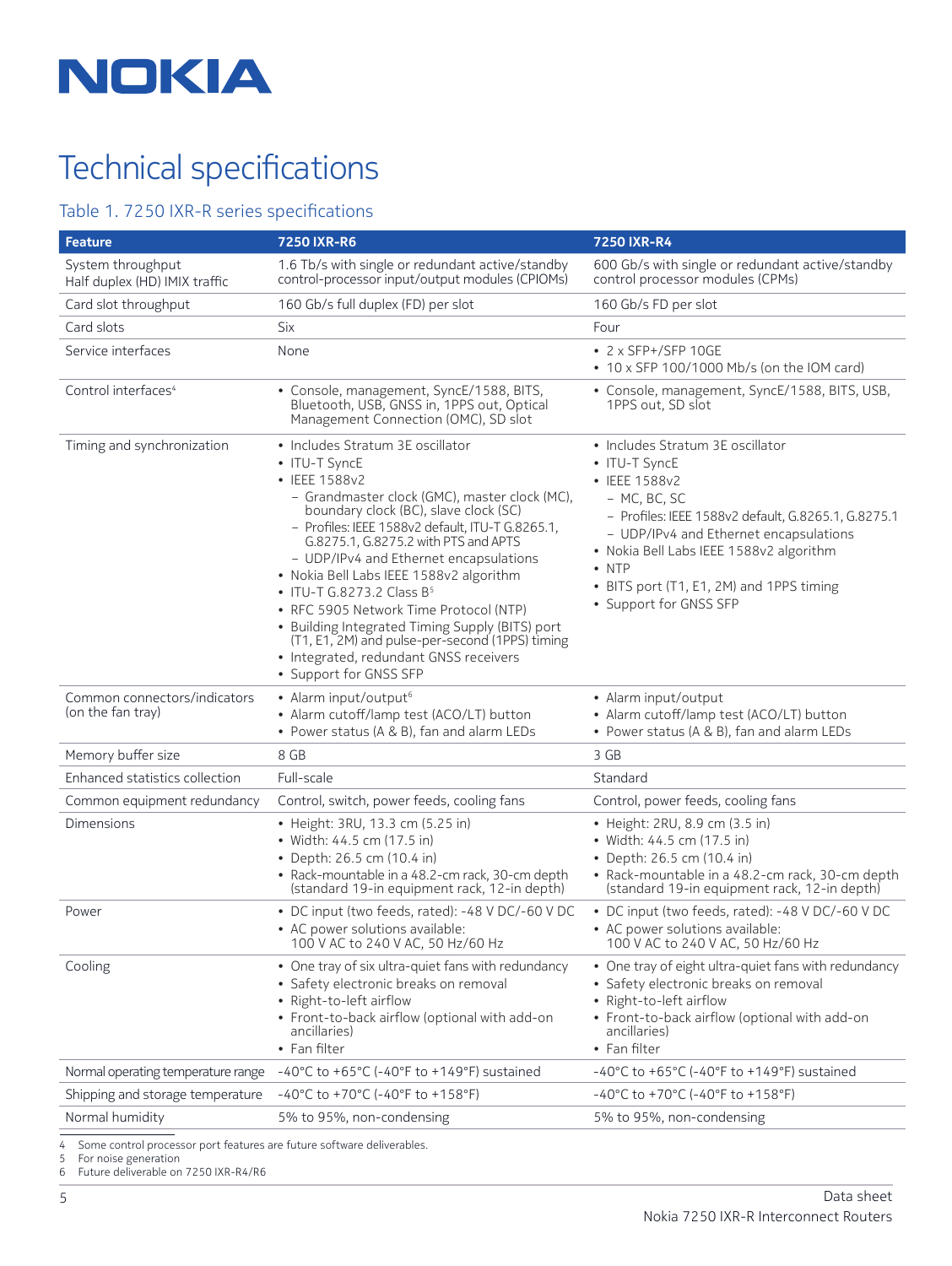

Optical breakout solutions available on QSFP28/QSFP+ ports: 4 x 25GE and 4 x 10GE.

High-density MDA cards provide flexibility with breakout options and multiprotocol ports. Legacy TDM interfaces are also supported on the 7250 IXR-R6.

The 7250 IXR-R4 input/output module (IOM) has two SFP+/SFP 10GE ports and ten SFP GE ports providing an initial service configuration before any MDA cards are installed.

#### Table 2. 7250 IXR-R-series MDA cards

| <b>Card name</b>              | <b>Details</b>                                       |                                                                                                                                                              |
|-------------------------------|------------------------------------------------------|--------------------------------------------------------------------------------------------------------------------------------------------------------------|
| 1-port 100GE +<br>6-port 10GE | • 1 x QSFP28/QSFP+ 100/40GE<br>• 6 x SFP+/SFP 10/1GE | Lnk <sup>®</sup> Act Lnk <sup>®</sup> Act<br>nk <sup>23</sup> Act<br>Unk <sup>®</sup> Act    Lnk <sup>®</sup> Act    Lnk <sup>®</sup> Ac<br>$1nk$ $\Delta c$ |
| 1-port 100GE +<br>4-port 10GE | • 1 x CFP2 DCO 100GE<br>$\cdot$ 4 x SFP+/SFP 10/1GE  | 4-10GE, 1-100GE<br>+ Lnk ® Act<br>Lnk ⊕ Act Lnk ⊕ Act Lnk ⊕ Act<br>$Ink \otimes Act$                                                                         |
| 4-port 25GE +<br>6-port 10GE  | • 4 x SFP28/SFP+ 25/10GE<br>• 6 x SFP+/SFP 10/1GE    | 6-10GE, 4-25GE<br><b>Lnk</b> @ Act<br>Lnk © Act Lnk © Act<br>Lnk ● Act Lnk ● Act Lnk ● Act<br>Lnk @ Act Lnk @ Act Lnk @ Act                                  |
| 10-port 10GE                  | $\cdot$ 10 x SFP+/SFP 10/1GE                         | Lnk <sup>®</sup> Act Lnk® Act Lnk® Act Lnk® Act Lnk® Act<br>Lnk® Act Lnk® Act Lnk® Act Lnk® Act                                                              |
| 20-port GE                    | • 20 x cSFP 1GE (also accepts SFPs)                  | $0-1$ GE-CSFI<br>00<br>$\begin{array}{ccccccccccccccccc} \bullet & \bullet & \bullet & \bullet & \bullet & \bullet & \bullet \end{array}$<br>A               |
| 32-port ASAP E17              | • TDM services                                       | A32-CHDS1 V2 Stat Act<br>6<br>.<br><b>Ports 1-16</b><br>Ports 17-32                                                                                          |

#### Table 3. Maximum platform density per port speed

| <b>Port speed</b> | <b>7250 IXR-R6</b>                 | 7250 IXR-R4                                                   |
|-------------------|------------------------------------|---------------------------------------------------------------|
| $\cdot$ 100/40GE  | $6 \times 100/40$ GE + 36 x 10/1GE | $\cdot$ 4 x 100/40GE + 26 x 10/1GE + 10 x GE                  |
| $\cdot$ 25GE      | • 24 x 25 GE + 36 x 10/1 GE        | $\cdot$ 16 x 25GE + 26 x 10/1GE + 10 x GE                     |
| $\cdot$ 10GE      | $\cdot$ 60 x 10GE                  | • $42 \times 10$ GE + $10 \times$ GE                          |
| $\cdot$ GE        | $\cdot$ 80 x GE                    | • $2 \times 10$ GE + $80 \times$ GE                           |
|                   |                                    | • Above configurations include Ethernet ports on the IOM card |

<sup>7</sup> Supported on the 7250 IXR-R6. Compatible with 7705 SAR-8/SAR-18. See the 7705 SAR data sheets for more details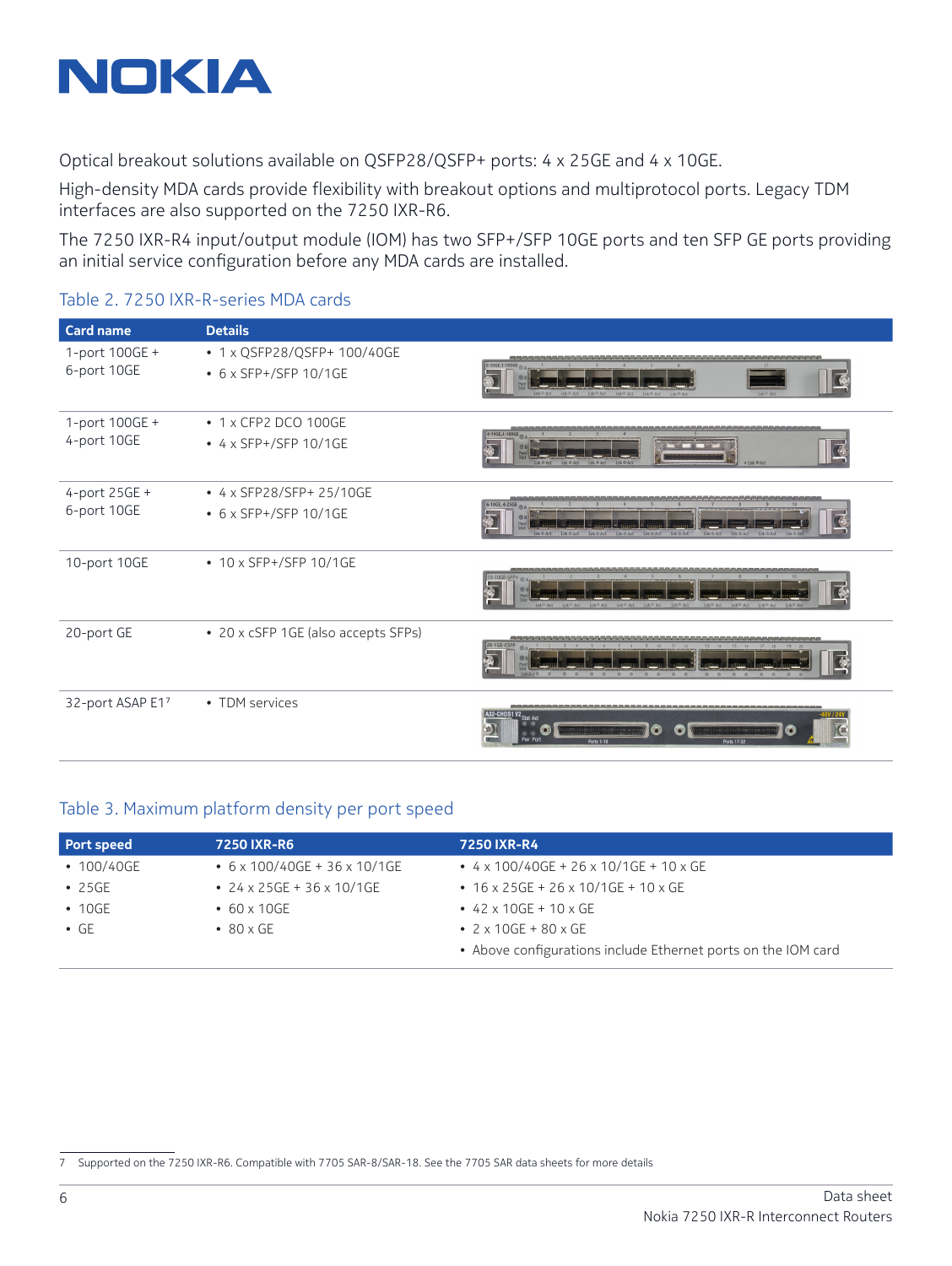# NOKIA

# Standards compliance<sup>8</sup>

#### **Environmental specifications**

- ATIS-0600015.03
- ATT-TP-76200
- ETSI EN 300 019-2-1; Storage Tests, Class 1.2
- ETSI EN 300 019-2-2; Transportation Tests, Class 2.3
- ETSI EN 300 019-2-3; Operational Tests, Class 3.2
- ETSI EN 300 753 Acoustic Noise Class 3.2
- GR-63-CORE
- GR-3108-CORE
- VZ-TPR-9205
- VZ.TPR.9203 (CO)

#### **Safety**

- AS/NZS 60950.1/62368.1
- IEC/EN 60825-1
- IEC/EN 60825-2
- IEC/EN/UL/CSA 60950-1 Ed2
- IEC/EN/UL/CSA 62368-1 Ed2

#### **Electromagnetic compatibility**

- AS/NZS CISPR 32 Class A
- ATIS-0600315.2013
- BSMI CNS13438 Class A
- $\cdot$  BT GS-7
- EN 300 386
- EN 301 489-1 (7250 IXR-R6)
- EN 301 489-17 (Bluetooth) (7250 IXR-R6)
- EN 301 489-19 (GNSS) (7250 IXR-R6)
- EN 55032 Class A
- EN 55024
- ES 201 468
- ETSI EN 300 132-2
- FCC Part 15 Class A
- GR-1089-CORE
- ICES-003 Class A
- IEC 61000-6-2
- IEC 61000-6-4
- IEC CISPR 24
- IEC CISPR 32 Class A
- IEC/EN 61000-4-2 ESD
- IEC/EN 61000-4-3 Radiated Immunity
- IEC/EN 61000-4-4 EFT
- IEC/EN 61000-4-5 Surge
- IEC/EN 61000-4-6 Conducted Immunity
- IEC/EN 61000-4-11 Voltage Interruptions
- IEC/EN 61000-6-2 Immunity for industrial environments
- IEC/EN 61000-6-4
- KCC Korea-Emissions & Immunity (in accordance KN32/35)
- KN 301 489-1 (7250 IXR-R6)
- KN 301 489-17 (Bluetooth) (7250 IXR-R6)
- VCCI Class A

**Radio** (7250 IXR-R6 only)

- EN 303 413 (GNSS)
- EN 300 328 ( Bluetooth)
- FCC Part 15 Subpart C (Bluetooth)
- RSS-GEN
- RSS-247 (Bluetooth)

<sup>8</sup> System design intent is according to standards listing. Refer to product documentation for detailed compliance status.